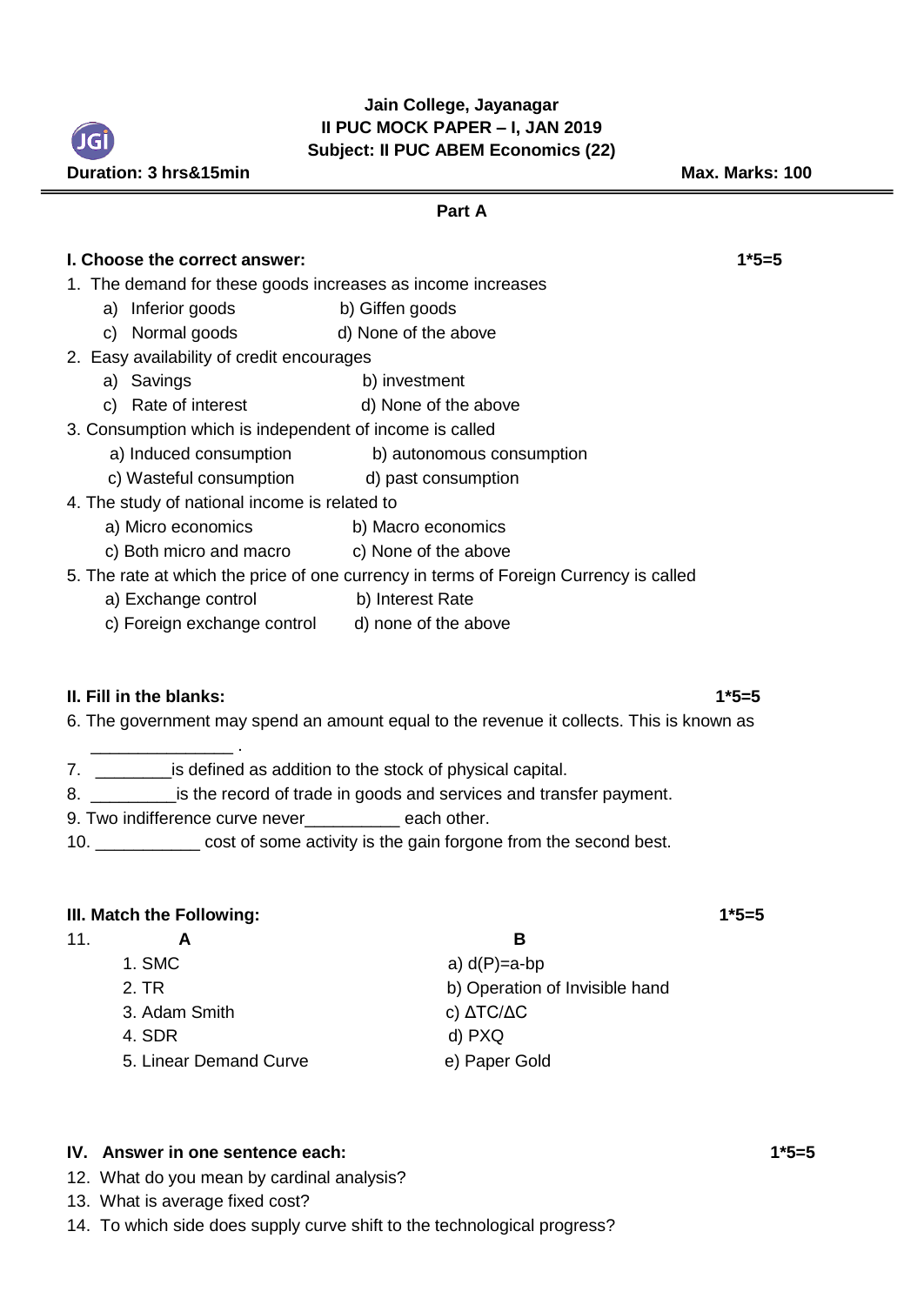- 15. What is price ceiling?
- 16. Write the equation of GVA at market price.

#### **Part B**

## **V. Answer any NINE of the following in about four sentences each: 2\*9=18**

- 17. What are the differences between budget line and budget set.
- 18. What is monotonic preference?
- 19. What is Isoquant?
- 20. Give the meaning of shutdown point?
- 21. How wage is determined in the labour market?
- 22. Mention the requirement of a monopoly market structure.
- 23. What is production possibility frontier?
- 24. What are the features of capitalist economy?
- 25. What do you mean by externalities? Mention its two types?
- 26. How does bank rate influence money supply?
- 27. What is the difference between consumer goods and capital goods?
- 28. Write the meaning of excess and deficit demand.
- 29. What is the difference between current account and capital account?

# **Part C**

## **VI. Answer any seven in 12 sentences each: 4\*7=28**

- 30. Explain the budget set with the help of a diagram.
- 31. Write the difference between total utility and marginal utility.
- 32. Write a short note on final good.
- 33. Write a chart of components of capital account.
- 34. Explain the merits and demerits of flexible and fixed exchange rate system.
- 35. Write a brief note on returns to scale.
- 36. Explain the features of perfect competition.
- 37. Write a note on price ceiling and price floor.

38. Show the relationship between average revenue and marginal revenue of a monopoly market with the help of diagrams.

39. Explain the functions of money.

40. Explain consumption and investment function with the help of graphs.

## **VII. Answer any FOUR in 20 sentences each: 6\*4=24**

41. A firm's SMC schedule is shown in the following table. TFC is Rs.100. Find TVC, TC, AVC and SAC schedules of the firm.

|  |  | Q 0 1 2 3 4 5 6              |  |  |
|--|--|------------------------------|--|--|
|  |  | TC - 500 300 200 300 500 800 |  |  |

- 42. Explain the optimal choice of consumer with the help of a diagram.
- 43. Write a note on balance of payment.
- 44.Explain the macro economic identities.
- 45. Explain the market supply curve with the help of a diagram.
- 46. Suppose the demand and supply curves of wheat are given by  $q^D=200$ -P and  $q^S=120+P$  a)find the equilibrium price b)find the equilibrium quantity of demand and supply c)find the quantity of demand and supply when P>equilibrium price and when P<equilibrium price.